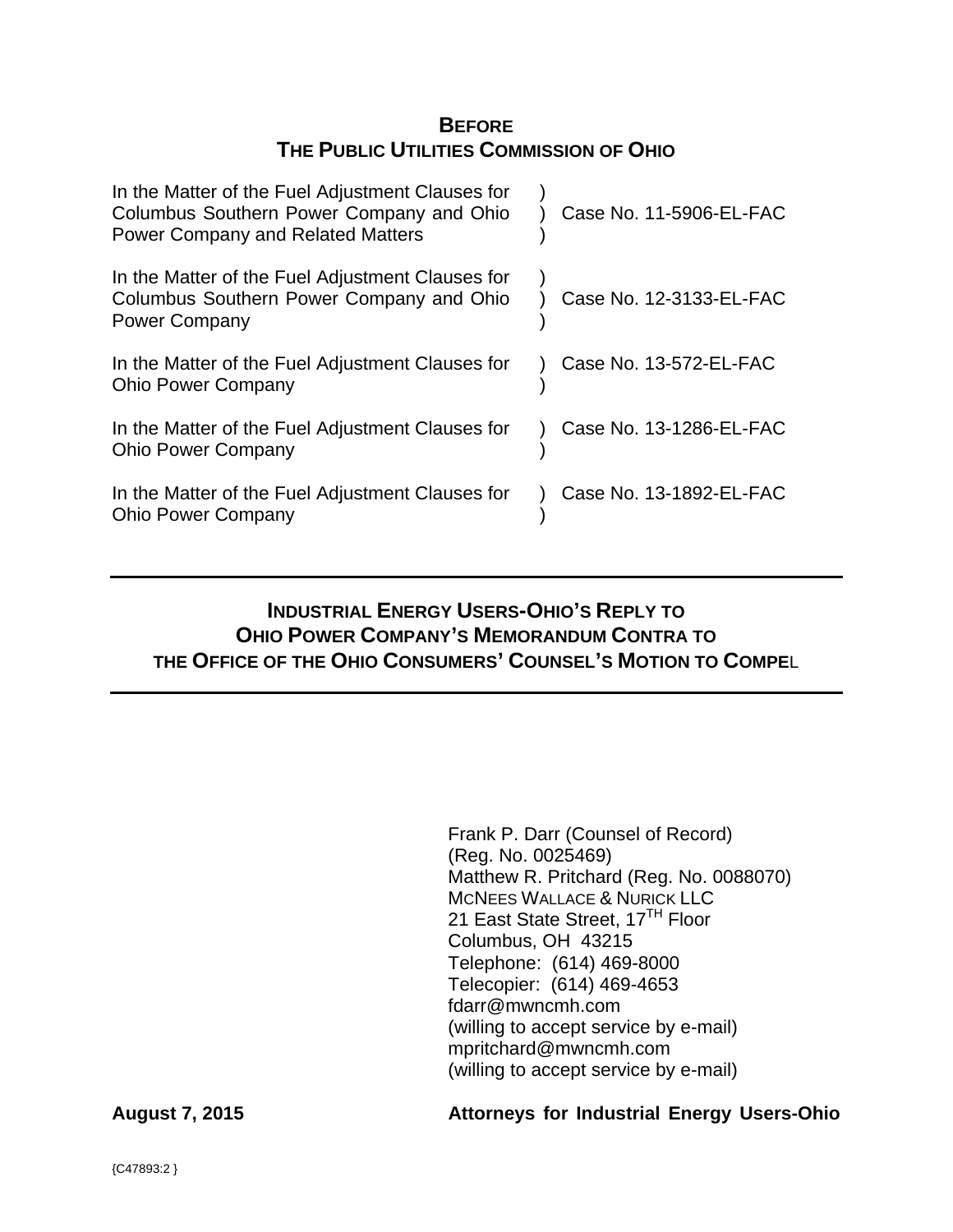# **BEFORE THE PUBLIC UTILITIES COMMISSION OF OHIO**

| In the Matter of the Fuel Adjustment Clauses for<br>Columbus Southern Power Company and Ohio<br><b>Power Company and Related Matters</b> | Case No. 11-5906-EL-FAC |
|------------------------------------------------------------------------------------------------------------------------------------------|-------------------------|
| In the Matter of the Fuel Adjustment Clauses for<br>Columbus Southern Power Company and Ohio<br><b>Power Company</b>                     | Case No. 12-3133-EL-FAC |
| In the Matter of the Fuel Adjustment Clauses for<br><b>Ohio Power Company</b>                                                            | Case No. 13-572-EL-FAC  |
| In the Matter of the Fuel Adjustment Clauses for<br><b>Ohio Power Company</b>                                                            | Case No. 13-1286-EL-FAC |
| In the Matter of the Fuel Adjustment Clauses for<br><b>Ohio Power Company</b>                                                            | Case No. 13-1892-EL-FAC |

# **INDUSTRIAL ENERGY USERS-OHIO'S REPLY TO OHIO POWER COMPANY'S MEMORANDUM CONTRA TO THE OFFICE OF THE OHIO CONSUMERS' COUNSEL'S MOTION TO COMPE**L

 The Office of the Ohio Consumers' Counsel ("OCC") has sought discovery regarding the revenue Ohio Power Company ("AEP-Ohio") collected through its Retail Stability Rider ("RSR") from August 2012 through the most recent month for which AEP-Ohio has data.<sup>1</sup> AEP-Ohio refused to provide the information in response to OCC's legitimate discovery request, prompting OCC to file a Motion to Compel with the Public Utilities Commission of Ohio ("Commission") on July 16, 2015. AEP-Ohio responded to OCC's Motion to Compel and has used its Memo Contra<sup>2</sup> as an

 $\overline{a}$ <sup>1</sup> Motion to Compel of the Office of the Ohio Consumers' Counsel at 1 (July 16, 2015) ("OCC Motion to Compel").

 $2$  Memorandum Contra of Ohio Power Company to the Office of the Ohio Consumers' Counsel's Motion to Compel ("AEP-Ohio Memo Contra").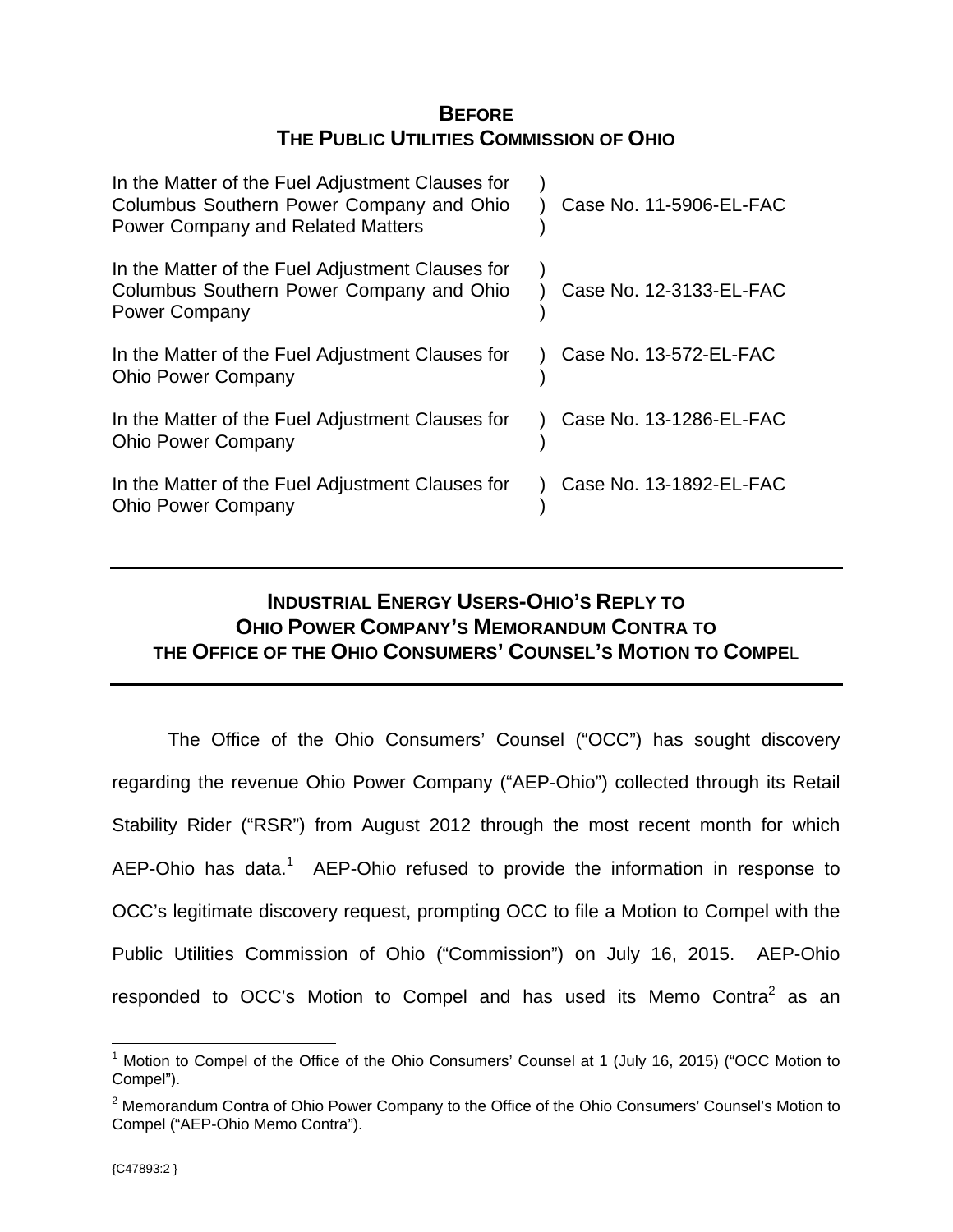opportunity to advance claims that the Commission should restrict the scope of the review of AEP-Ohio's double-recovery of certain capacity costs. For the following reasons, the Commission should *again* deny AEP-Ohio's attempt to redefine the scope of the review of AEP-Ohio's double-recovery.

# **I. BACKGROUND**

 In 2010, AEP-Ohio made a filing at the Federal Energy Regulatory Commission ("FERC") requesting that FERC authorize a significant above-market price increase for capacity service such that AEP-Ohio's compensation for capacity service was \$355 per megawatt-day ("MW-day").<sup>3</sup> Review of AEP-Ohio's requested above-market increase in its capacity compensation ultimately made its way to the Commission. In the *Capacity Case<sup>4</sup>* before this Commission, AEP-Ohio offered a witness, Mr. Allen, to support its request to charge the proposed \$355/MW-day price to competitive retail electric service ("CRES") providers serving shopping customers in its territory. In the *Capacity Case*, Mr. Allen testified that AEP-Ohio's base generation rates produced compensation roughly equivalent to a \$355/MW-day charge.<sup>5</sup> Mr. Allen also testified in the *ESP II Case*<sup>6</sup> claiming that AEP-Ohio's base generation rates "are essentially the same" as its proposed \$355/MW-day rate. $^7$ 

<sup>1</sup> <sup>3</sup> *American Electric Power Service Corporation*, FERC Docket No. ER11-2183, Application at 3 (Nov. 24, 2010). This filing was made by American Electric Power Service Corp. ("AEPSC") on AEP-Ohio's behalf.

<sup>4</sup> *In the Matter of the Commission Review of the Capacity Charges of Ohio Power Company and Columbus Southern Power Company*, Case No. 10-2929-EL-UNC ("*Capacity Case*").

<sup>5</sup> *Capacity Case*, Tr. Vol. III at 635-637.

<sup>6</sup> *In the Matter of the Application of Columbus Southern Power Company and Ohio Power Company for Authority to Establish a Standard Service Offer Pursuant to Section 4928.143, Revised Code, in the Form of an Electric Security Plan*, Case Nos. 11-346-EL-SSO, *et al.* ("*ESP II Case;*" "ESP" refers to electric security plan).

<sup>7</sup> *ESP II Case*, Direct Testimony of William A. Allen at 9 (Mar. 30, 2012).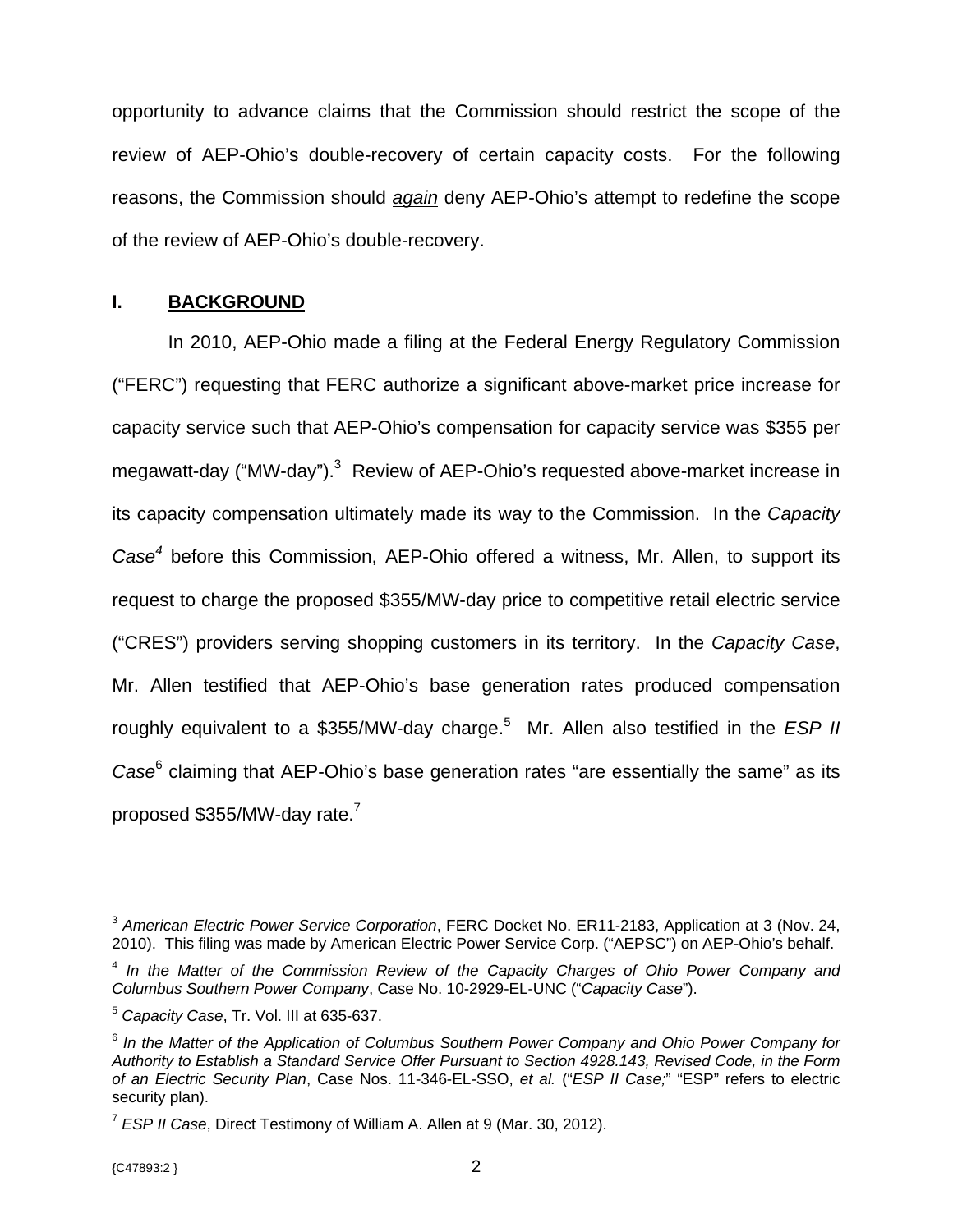In the *Capacity Case*, the Commission largely relied upon AEP-Ohio's claimed "costs" as inputs into the ratemaking methodology that the Commission utilized to conclude that AEP-Ohio's "cost" of capacity was \$188/MW-day.<sup>8</sup> The main difference between the \$355/MW-day price and the \$188/MW-day price was the energy revenue offset that the Commission found was appropriate to take into account.<sup>9</sup> The Commission authorized AEP-Ohio to collect a portion of the \$188/MW-day price through May 31, 2015, and authorized accounting changes for AEP-Ohio to permit AEP-Ohio to defer the remaining portion of the \$188/MW-day price.<sup>10</sup>

 In the *ESP II Case*, the Commission authorized a nonbypassable charge, the RSR, at a rate of \$3.50 per megawatt-hour ("MWh") and \$4.00/MWh during the term of the ESP II.<sup>11</sup> The Commission directed AEP-Ohio to apply \$1/MWh of the RSR revenue as a credit against the accumulating capacity deferral authorized in the *Capacity Case.<sup>12</sup>* In the *ESP II Case*, the Commission also directed AEP-Ohio to conduct energy-only auctions in increasing percentages over the term of the ESP II.

 Subsequently, in the *CBP Case*13 AEP-Ohio requested authority to bifurcate the Fuel Adjustment Clause ("FAC") into two components, the Auction Phase-in Rider and the Fixed Cost Rider ("FCR"); the latter of which is relevant here. Under the FCR, AEP-Ohio proposed to continue collecting from customers its fixed demand costs (also referred to herein as capacity costs) associated with its purchase power arrangements

<sup>8</sup> *Capacity Case*, Opinion and Order at 33-34 (July 2, 2012).

<sup>9</sup> *Id.* at 34-35.

<sup>10</sup> *Id.* at 23.

<sup>11</sup> *ESP II Case*, Opinion and Order at 36 (Aug. 8, 2012).

 $12$  *Id.* 

<sup>13</sup> *In the Matter of the Application of Ohio Power Company to Establish a Competitive Bidding Process for Procurement of Energy to Support Its Standard Service Offer*, Case No. 12-3254-EL-UNC (the "*CBP Case*").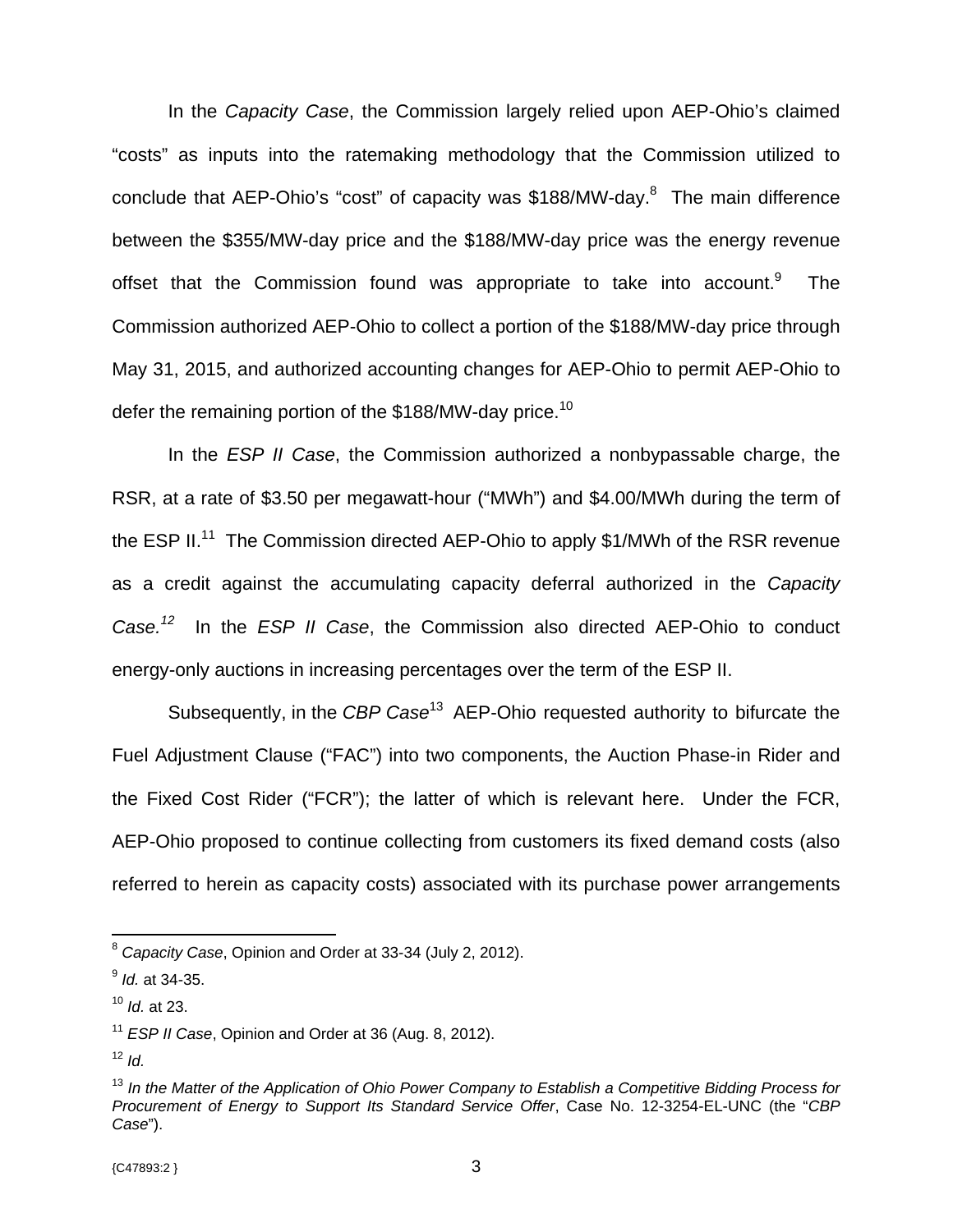with the Lawrenceburg Generating Station ("Lawrenceburg") and the Ohio Valley Electric Corporation ("OVEC"). AEP-Ohio also proposed to adjust base generation rates for the final five months of the ESP II to \$188/MW-day.<sup>14</sup>

 During the hearing in the *CBP Case*, various parties including the Industrial Energy Users-Ohio ("IEU-Ohio") urged the Commission to reject the FCR on grounds that authorizing the FCR and extending it through the end of the ESP II would allow AEP-Ohio to double-recover its capacity costs.15 As the evidence in the *CBP Case* demonstrated, AEP-Ohio was recovering the Lawrenceburg and OVEC capacity costs through the \$188/MW-day price.<sup>16</sup> Base generation rates during the ESP II were also set at rates equal to or greater than \$188/MW-day.<sup>17</sup> Accordingly, IEU-Ohio and others argued that the combination of base generation rates and the \$188/MW-day price applicable to shopping load allowed AEP-Ohio to fully recover the Lawrenceburg and OVEC capacity costs.<sup>18</sup> Based on this conclusion, IEU-Ohio and others argued that the extension of the FCR would allow AEP-Ohio to double-recover the Lawrenceburg and OVEC capacity costs.19

 The Commission authorized AEP-Ohio's requested bifurcation, but directed AEP-Ohio to begin blending the \$188/MW-day price into AEP-Ohio's base generation rates (which were approximately \$355/MW-day) with the commencement of AEP-Ohio's

<sup>14</sup> *CBP Case,* Direct Testimony of David M. Roush at 6 (June 14, 2013).

<sup>15</sup> *CBP Case*, Initial Brief of IEU-Ohio at 10-11, 11 at n.39 (Aug.16, 2013); *CBP Case*, Tr. Vol. I at 242; FirstEnergy Solutions ("FES") Initial Brief at 11-14 (Aug 16. 2013).

 $16$  *Id* 

<sup>17</sup> *Id.*; *CBP Case*, Opinion and Order at 14 (Nov. 13, 2013) (ordering that the \$355/MW-day base generation rate be blended with the \$188/MW-day rate over the term of the ESP II).

<sup>18</sup> *CBP Case*, Initial Brief of IEU-Ohio at 10-11, 11 at n.39 (Aug.16, 2013); *CBP Case*, Tr. Vol. I at 242; FES Initial Brief at 11-14 (Aug 16. 2013).

 $19$  *Id.*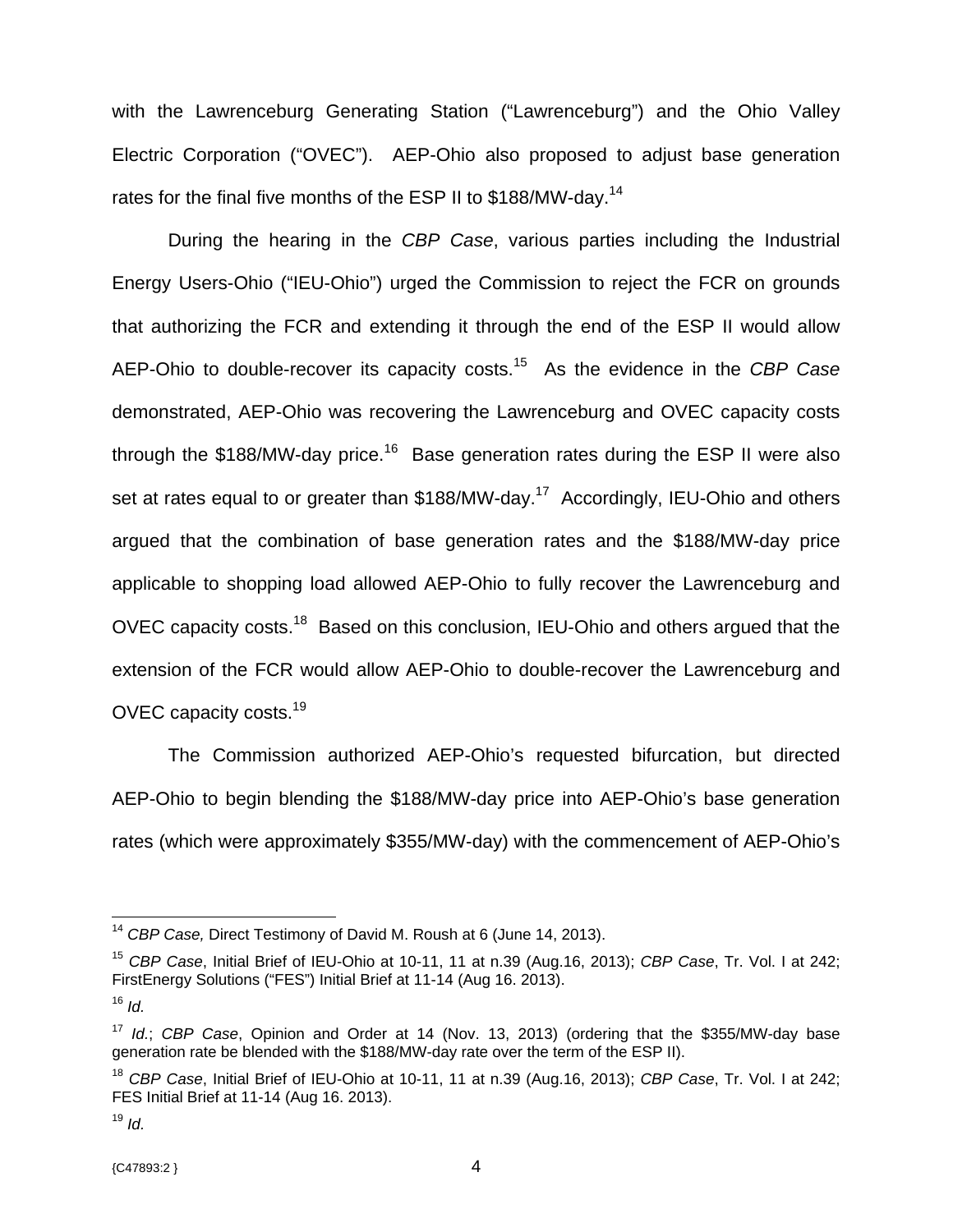energy-only auctions.20 The Commission further held that the *CBP Case* was not the appropriate proceeding to review whether AEP-Ohio's FAC/FCR were recovering costs that AEP-Ohio was already recovering elsewhere. $21$ 

 In its Entry selecting an auditor for AEP-Ohio's FAC in this proceeding, the Commission found that it was appropriate to review the double-recovery allegations in this proceeding. $22$ 

# **II. ARGUMENT**

# **A. The Commission's rules are designed to allow a broad scope of discovery**

 Rule 4901-1-16(B), Ohio Administrative Code ("O.A.C."), provides "any party to a commission proceeding may obtain discovery of any matter, not privileged, which is relevant to the subject matter of the proceeding." The Rule continues "[i]t is not a ground for objection that the information sought would be inadmissible at the hearing, if the information sought appears reasonably calculated to lead to the discovery of admissible evidence." Thus, discovery is proper if it seeks evidence that is either relevant or if the discovery is reasonably calculated to lead to the discovery of admissible evidence. As noted by the Commission, its "rules are designed to allow broad discovery of material that is relevant to the proceeding in question and to allow the parties to prepare thoroughly and adequately for hearing. $123$  OCC's discovery request at issue in its Motion to Compel falls within the Commission's broad scope of permissible discovery.

<sup>20</sup> *CBP Case*, Opinion and Order at 14 (Nov. 13, 2013).

<sup>21</sup> *Id*.

 $22$  Entry at 3-4 (Dec. 4, 2013).

<sup>23</sup> *In the Matter of the Application of Duke Energy Ohio, Inc., for Approval of an Electric Security Plan*, Case Nos. 08-920-EL-SSO, *et al.*, Entry at 3 (Oct. 1, 2008).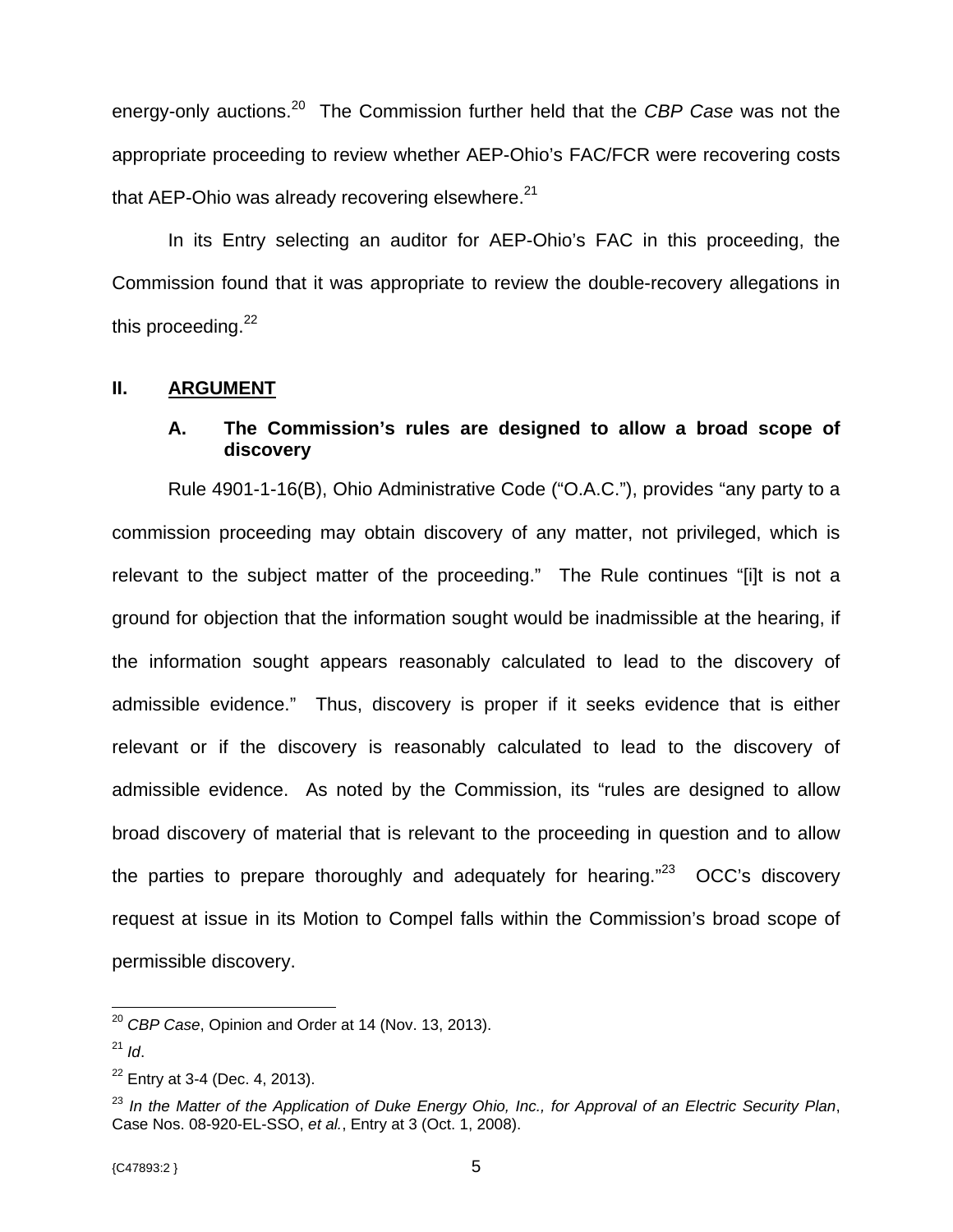**B. OCC's Motion to Compel should be granted because even under AEP-Ohio's preferred audit scope, AEP-Ohio's own admissions support a finding that OCC's discovery is reasonably calculated to lead to the discovery of admissible evidence** 

 In its Memo Contra, AEP-Ohio admits that there is a "connection between collected RSR revenues," OCC's discovery request, "and the \$188.88/MW-day SCM rate;" the latter AEP-Ohio acknowledges is a relevant matter within what it views as a proper audit scope.24 In the same vein, AEP-Ohio also acknowledges that a portion of the RSR revenue relates to the capacity deferral. $^{25}$  Having admitted that OCC's discovery request is connected to (and relates to) what AEP-Ohio also admits is a relevant matter, AEP-Ohio fails to provide any convincing argument regarding how the discovery is not reasonably calculated to lead to the discovery of admissible evidence. Accordingly, even under AEP-Ohio's already-rejected preferred narrow audit scope (see Section C below), OCC's discovery request would still fall within the proper scope of discovery as it is reasonably calculated to lead to the discovery of admissible evidence.

## **C. The Commission should again reject AEP-Ohio's attempt to narrow the scope of the double-recovery audit in this proceeding**

 As noted above, in its Entry selecting an auditor for AEP-Ohio's FAC/FCR in this proceeding, the Commission directed that the auditor review the alleged doublerecovery of AEP-Ohio's capacity costs.<sup>26</sup> AEP-Ohio filed an Application for Rehearing raising three arguments in support of its effort to prevent an audit of the alleged doublerecovery in this proceeding.<sup>27</sup> The Commission denied rehearing, but AEP-Ohio now recycles those same arguments that the Commission rejected as grounds to deny

 $\overline{a}$  $24$  AEP-Ohio Memo Contra at 4.

<sup>25</sup> *Id.* at 5.

 $26$  Entry at 3-4 (Dec. 4, 2013).

 $27$  Application for Rehearing of AEP-Ohio (Jan. 3, 2014).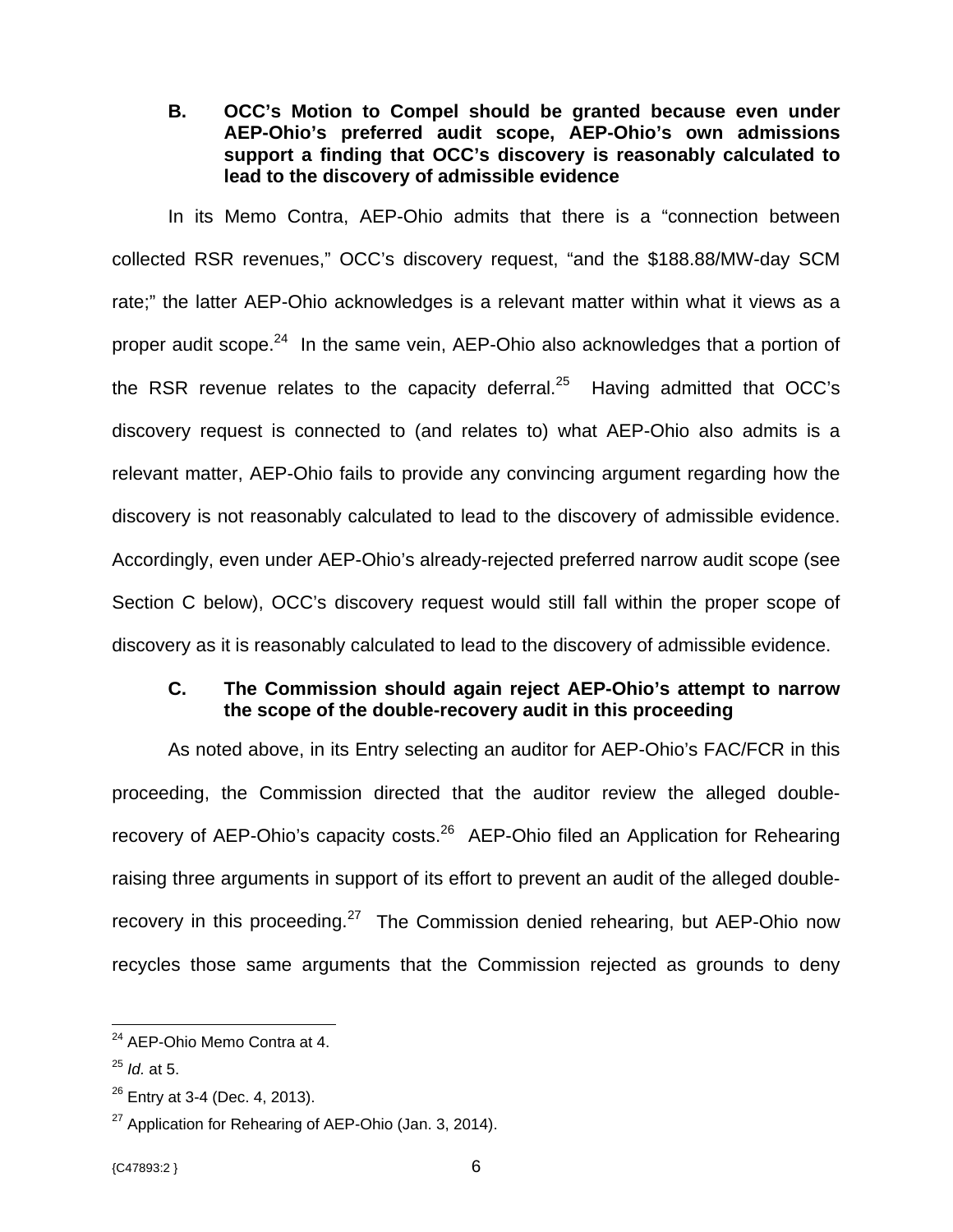OCC's Motion to Compel. The Commission should once again refuse to approve AEP-Ohio's attempt to limit the scope of the Commission's review of the doublerecovery.

 Initially, in its January 3, 2014 Application for Rehearing, AEP-Ohio argued that it was inappropriate to review the double-recovery in this proceeding. The Commission

rejected AEP-Ohio's argument:

The Commission finds that AEP Ohio's first ground for rehearing lacks merit. In the *CBP Case*, we acknowledged the double-recovery allegations raised by the intervenors, but determined that the *CBP Case* was not the proper forum for resolution of the alleged double recovery. *CBP Case*, Opinion and Order (Nov. 13, 2013) at 16. Subsequently, in the FAC Audit Entry, the Commission reasonably directed that the doublerecovery allegations raised in the *CBP Case* be reviewed and investigated in these FAC proceedings. The alleged double recovery partially stems from capacity costs that are currently recovered through AEP Ohio's FAC and are soon to be recovered, upon unbundling of the FAC, through the FCR. Therefore, the Commission does not agree that the alleged double recovery is not a FAC-related issue or is in any way not a proper subject for review in these FAC proceedings.<sup>28</sup>

As reflected in its Entry on Rehearing, the Commission held that the proper scope of the

double-recovery audit would include a review of the "allegations" raised by parties in the

*CBP Case*. These "allegations" included claims that AEP-Ohio was recovering all of the

Lawrenceburg and OVEC costs through the FAC/FCR, and then double-recovering

those same costs through the \$188/MW-day capacity price applicable to shopping load,

and through base generation rates (which were blended with the \$188/MW-day

Generation Cost Rider ("GCR") rates).<sup>29</sup>

 $^{28}$  Entry on Rehearing at 4 (Feb. 13, 2014).

<sup>29</sup> *CBP Case*, Initial Brief of IEU-Ohio at 10-11, 11 at n.39 (Aug.16, 2013); *CBP Case*, Tr. Vol. I at 242; FES Initial Brief at 11-14 (Aug 16. 2013).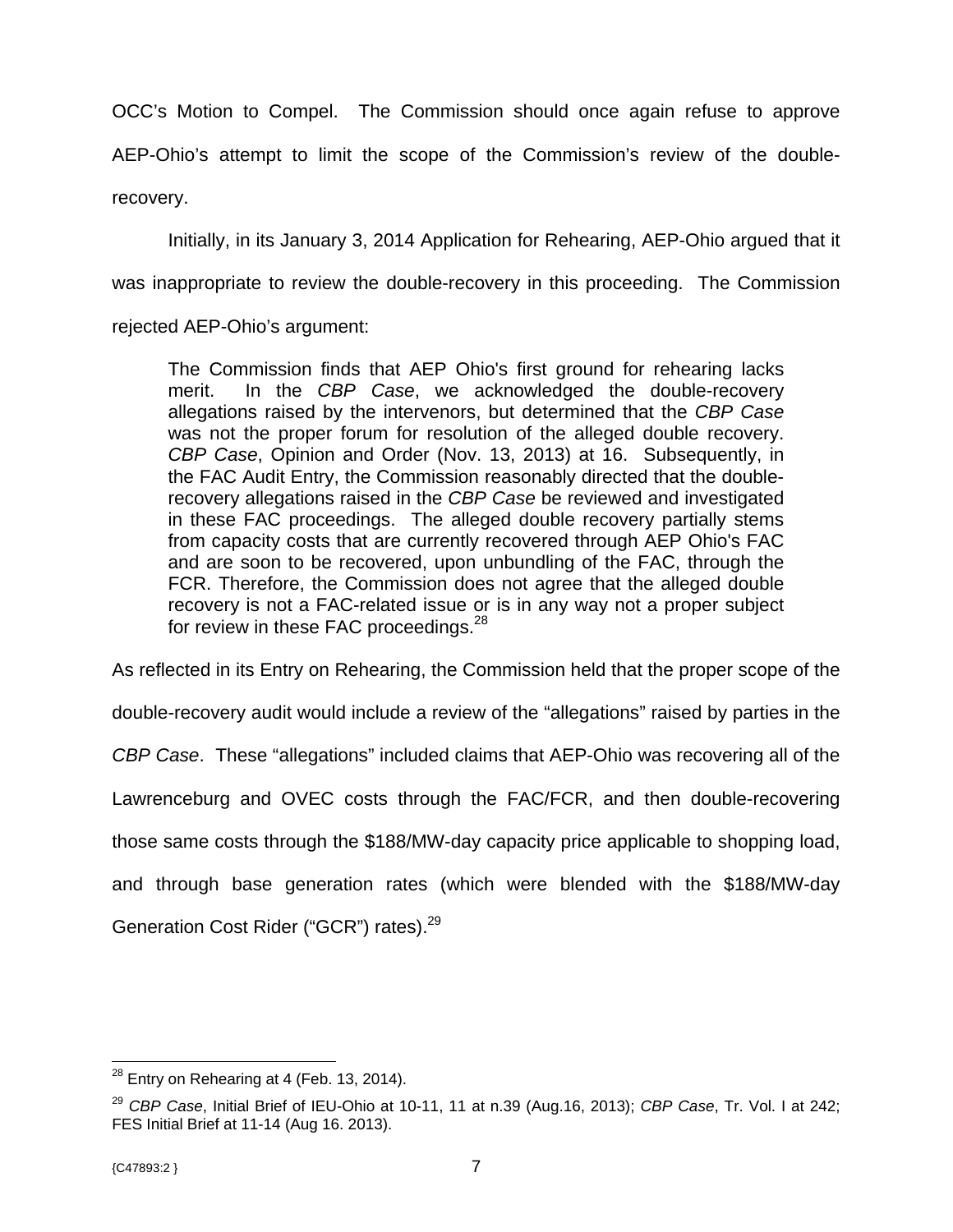AEP-Ohio also previously argued that "multiple limitations" should have been imposed on the scope of the audit. $30$  Among these, AEP-Ohio claimed that it was unlawful and unreasonable for the Commission to leave the scope of the doublerecovery audit "open-ended." The Commission rejected AEP-Ohio's argument that the "open-ended" scope of the double-recovery audit was unlawful or unreasonable. $31$ 

 Finally, AEP-Ohio attempted to limit the scope of the hearing by presenting arguments on the merits claiming that there could be no double-recovery. The Commission noted that because these arguments "appear to concern *the merits* of the double recovery allegations" it was not appropriate to rule on them at that stage of the proceeding.<sup>32</sup> The Commission further provided that "[i]f the investigation reveals that double-recovery has occurred and adjustments are recommended, the Commission will, at that point, establish a process for AEP Ohio and intervenors to address the findings and recommendations in the audit report. $133$  At this point, there has been an audit report issued by Baker Tilly concluding that a double-recovery occurred.<sup>34</sup> Presumably, after Energy Ventures Analysis, Inc. ("EVA") concludes the audits for 2014 and the first five months of 2015, the Commission will establish the aforementioned process by setting this matter for a hearing to allow AEP-Ohio, IEU-Ohio, and others to present the merit arguments the Commission deferred ruling on.

 In a renewed attempt to limit the scope of this proceeding through its opposition to providing discovery responses, AEP-Ohio restates the same arguments that the Commission previously rejected. Specifically, in its Memo Contra to OCC's Motion to

<sup>33</sup> *Id.*

 $\overline{a}$ 

 $34$  Cite

{C47893:2 } 8

 $30$  AEP-Ohio Application for Rehearing at 4 (Jan. 3, 2014).

 $31$  Entry on Rehearing at 5 (Feb. 13, 2014).

<sup>32</sup> *Id.* (emphasis added).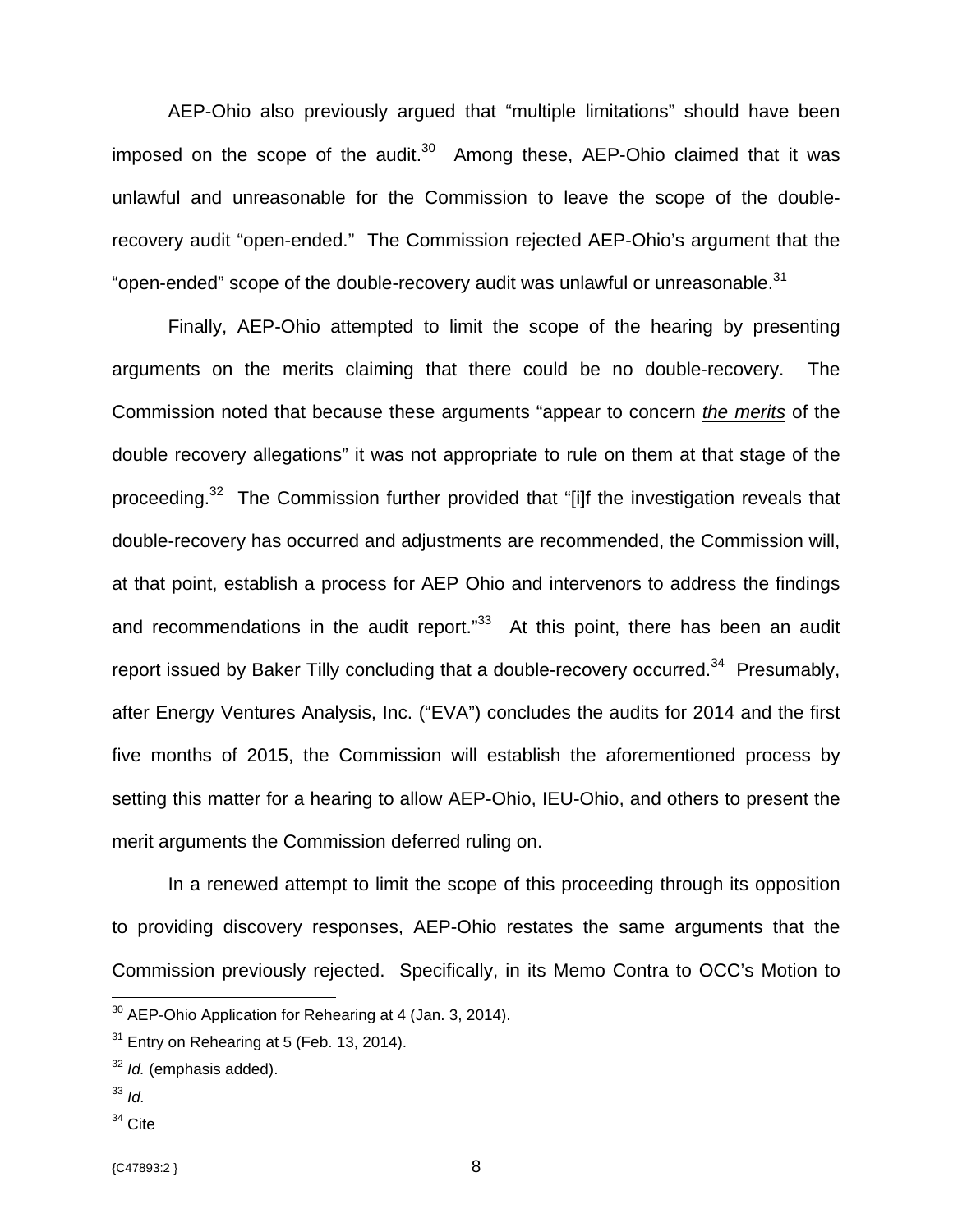Compel, AEP-Ohio requests that this proceeding be limited to a review of "the extent, if any, to which the Company has double-recovered demand charges under the Lawrenceburg and OVEC purchased power contracts through both: (1) the Fuel Adjustment Clause (FAC), which was subsequently unbundled into the Fixed Cost Rider (FCR), and (2) the State Compensation Mechanism (SCM) established by the Commission …."35 Again, AEP-Ohio seeks to present its merit arguments regarding what should and should not be considered in calculating the extent of the alleged double-recovery in an attempt to limit the scope of the Commission's review. For the same reasons relied upon by the Commission in its February 13, 2014 Entry on Rehearing, the Commission should again reject AEP-Ohio's arguments that go to the merits of the magnitude of AEP-Ohio's double-recovery, and should instead allow parties to fully present their positions at an evidentiary hearing.

 In sum, in its Memo Contra, AEP-Ohio recycles arguments that the Commission has already rejected in an attempt to secure a favorable ruling on the merits of AEP-Ohio's claims prior to an evidentiary hearing. The Commission should again reject AEP-Ohio's arguments to narrow the scope of the hearing in a manner that could prevent parties from otherwise presenting relevant evidence during the hearing on the issue of the magnitude of AEP-Ohio's double-recovery of OVEC and Lawrenceburg capacity costs.36

1

<sup>&</sup>lt;sup>35</sup> AEP-Ohio Memo Contra at 1.

<sup>&</sup>lt;sup>36</sup> Additionally, the Attorney Examiners are well versed in ruling on parties' relevance objections, and AEP-Ohio has not presented any new or legitimate reason for the Commission to deprive the Attorney Examiners of the ability to rule on relevance objections during the hearing in this matter.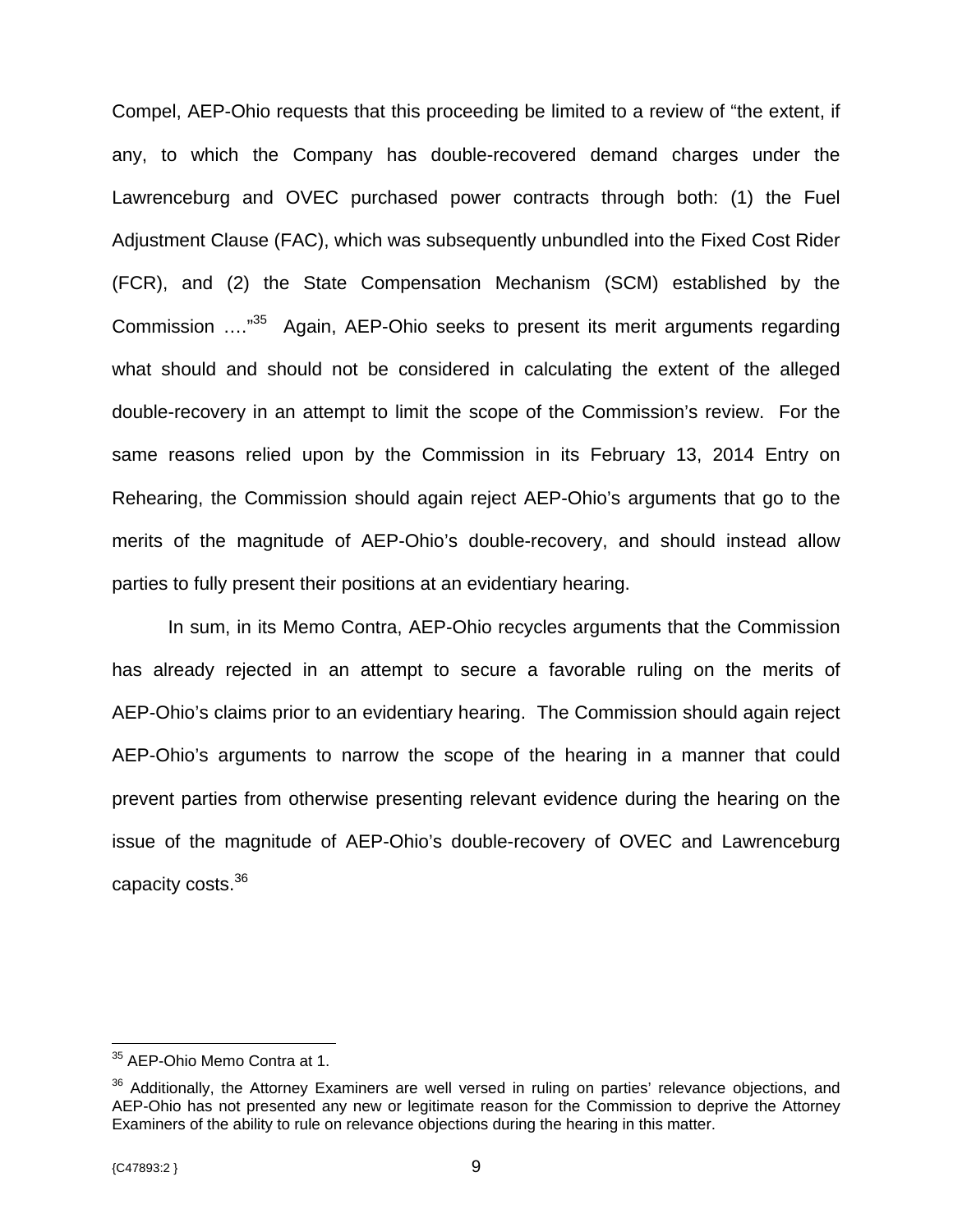## **III. CONCLUSION**

 Because AEP-Ohio admits that OCC's discovery request is related to the recovery of the same capacity costs at issue in the double-recovery audit in this proceeding, it is evident that OCC's request is reasonably calculated to lead to the discovery of admissible evidence. The Commission should also uphold its prior Entry on Rehearing in this matter and should again reject AEP-Ohio's arguments seeking to narrow the scope of this hearing. Accordingly, the Commission should grant OCC's Motion to Compel.

Respectfully submitted,

*/s/ Matthew R. Pritchard*  Frank P. Darr (Reg. No. 0025469) (Counsel of Record) Matthew R. Pritchard (Reg. No. 0088070) MCNEES WALLACE & NURICK LLC 21 East State Street, 17<sup>TH</sup> Floor Columbus, OH 43215 Telephone: (614) 469-8000 Telecopier: (614) 469-4653 fdarr@mwncmh.com mpritchard@mwncmh.com

## **Attorneys for Industrial Energy Users-Ohio**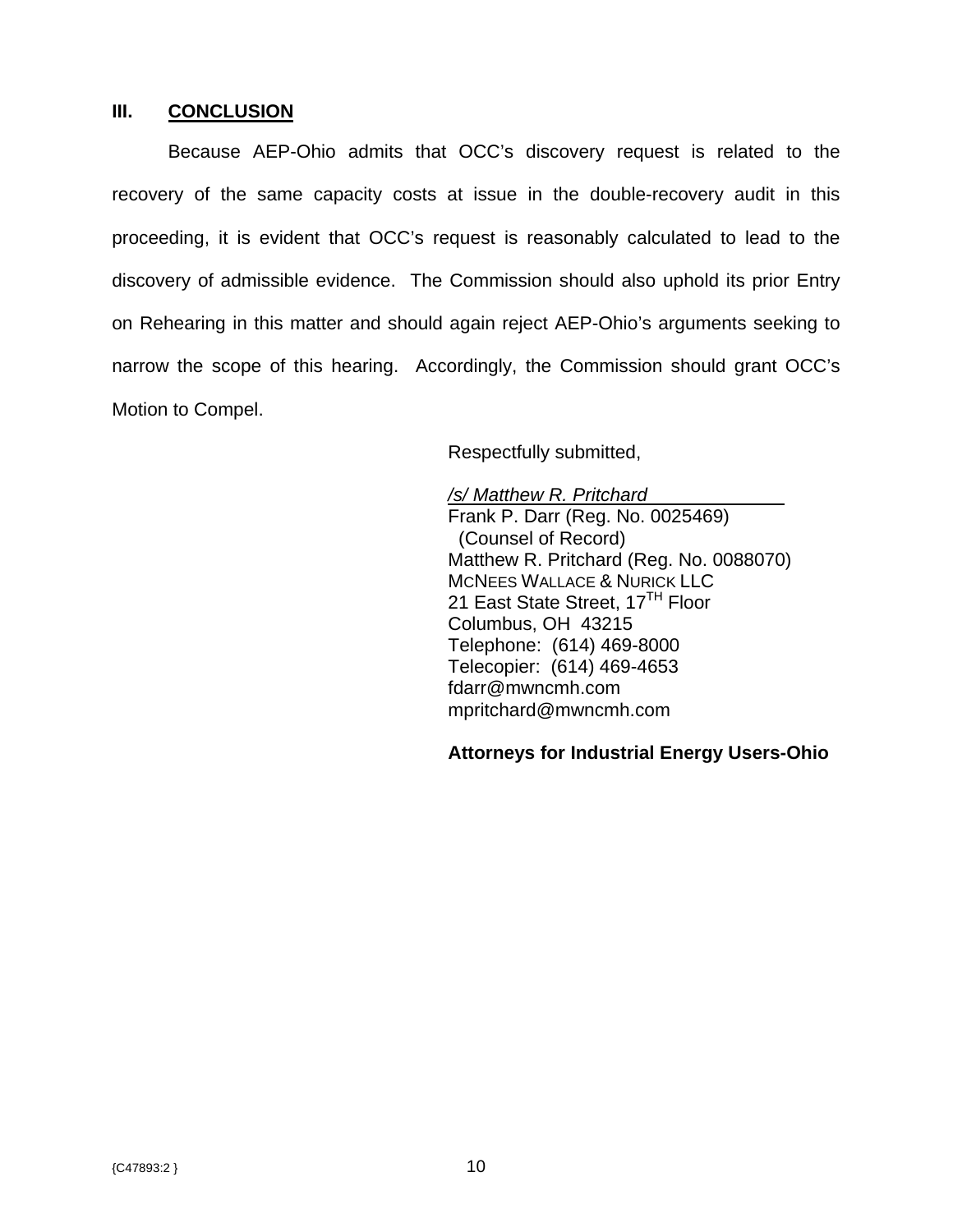# **CERTIFICATE OF SERVICE**

In accordance with Rule 4901-1-05, Ohio Administrative Code, the PUCO's efiling system will electronically serve notice of the filing of this document upon the following parties. In addition, I hereby certify that a service copy of the foregoing *Industrial Energy Users-Ohio's Reply to Ohio Power Company's Memorandum Contra to the Office of the Ohio Consumers' Counsel's Motion to Compel,* was sent by, or on behalf of, the undersigned counsel for IEU-Ohio, to the following parties of record this 7<sup>th</sup> day of August, 2015, *via* electronic transmission.

*/s/ Matthew R. Pritchard* 

Matthew R. Pritchard

Steven T. Nourse Matthew J. Satterwhite American Electric Power Service **Corporation** 1 Riverside Plaza, 29<sup>th</sup> Floor Columbus, OH 43215 stnourse@aep.com mjsatterwhite@aep.com

Daniel R. Conway Porter Wright Morris & Arthur Huntington Center 41 S. High Street Columbus, OH 43215 dconway@porterwright.com

#### **ON BEHALF OF OHIO POWER COMPANY AND COLUMBUS SOUTHERN POWER COMPANY**

Maureen R. Grady Terry L. Etter Assistant Consumers' Counsel Office of the Ohio Consumers' Counsel 10 West Broad Street, Suite 1800 Columbus, OH 43215-3485 etter@occ.state.oh.us grady@occ.state.oh.us

**ON BEHALF OF THE OFFICE OF THE OHIO CONSUMERS' COUNSEL**

Dane Stinson Bricker and Eckler LLP 100 South Third Street Columbus, Ohio 43215 dstinson@bricker.com

#### **OUTSIDE COUNSEL FOR THE OFFICE OF THE OHIO CONSUMERS' COUNSEL**

Emma F. Hand, Counsel of Record SNR Denton LLP 1301 K Street NW Suite 600, East Tower Washington, DC 20005 Emma.hand@snrdenton.com

#### **ON BEHALF OF ORMET PRIMARY ALUMINUM CORPORATION**

Matthew White Counsel of Record IGS Energy 6100 Emerald Parkway Dublin, Ohio 43016 mswhite@igsenergy.com

#### **ON BEHALF OF IGS ENERGY**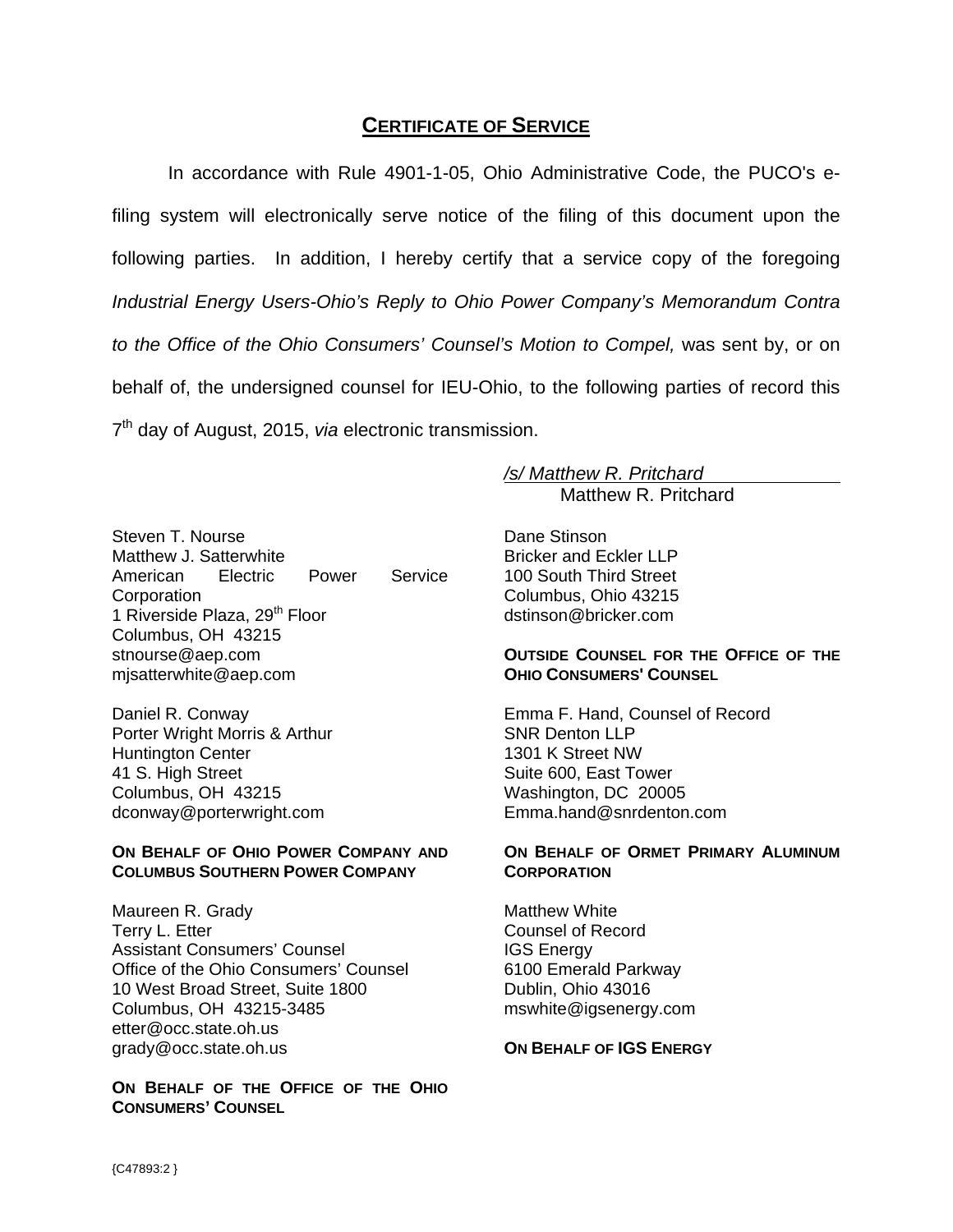Kimberly W. Bojko Rebecca L. Hussey Carpenter Lipps & Leland LLP 280 Plaza, suite 1300 280 North High Street – Suite 1300 Columbus, OH 43215 Bojko@carpenterlipps.com hussey@carpenterlipps.com

#### **ON BEHALF OF OHIO MANUFACTURERS' ASSOCIATION ENERGY GROUP**

M. Howard Petricoff Michael J. Settineri Gretchen L. Petrucci Vorys, Sater, Seymour and Pease LLP 52 East Gay Street Columbus, OH 43215 mhpetricoff@vorys.com misettineri@vorys.com glpetrucci@vorys.com

### **ON BEHALF OF RETAIL ENERGY SUPPLY ASSOCIATION**

Thomas McNamee Steven Beeler Assistant Attorneys General Public Utilities Section 180 East Broad Street, 12th Floor Columbus, OH 43215 thomas.mcnamee@puc.state.oh.us steven.beeler@puc.state.oh.us

#### **ON BEHALF OF THE STAFF OF THE PUBLIC UTILITIES COMMISSION OF OHIO**

Sarah Parrot Greta See Attorney Examiners Public Utilities Commission of Ohio 180 E. Broad Street Columbus, OH 43215-3793 sarah.parrot@puc.state.oh.us Greta.See@puc.state.oh.us

#### **ATTORNEY EXAMINERS**